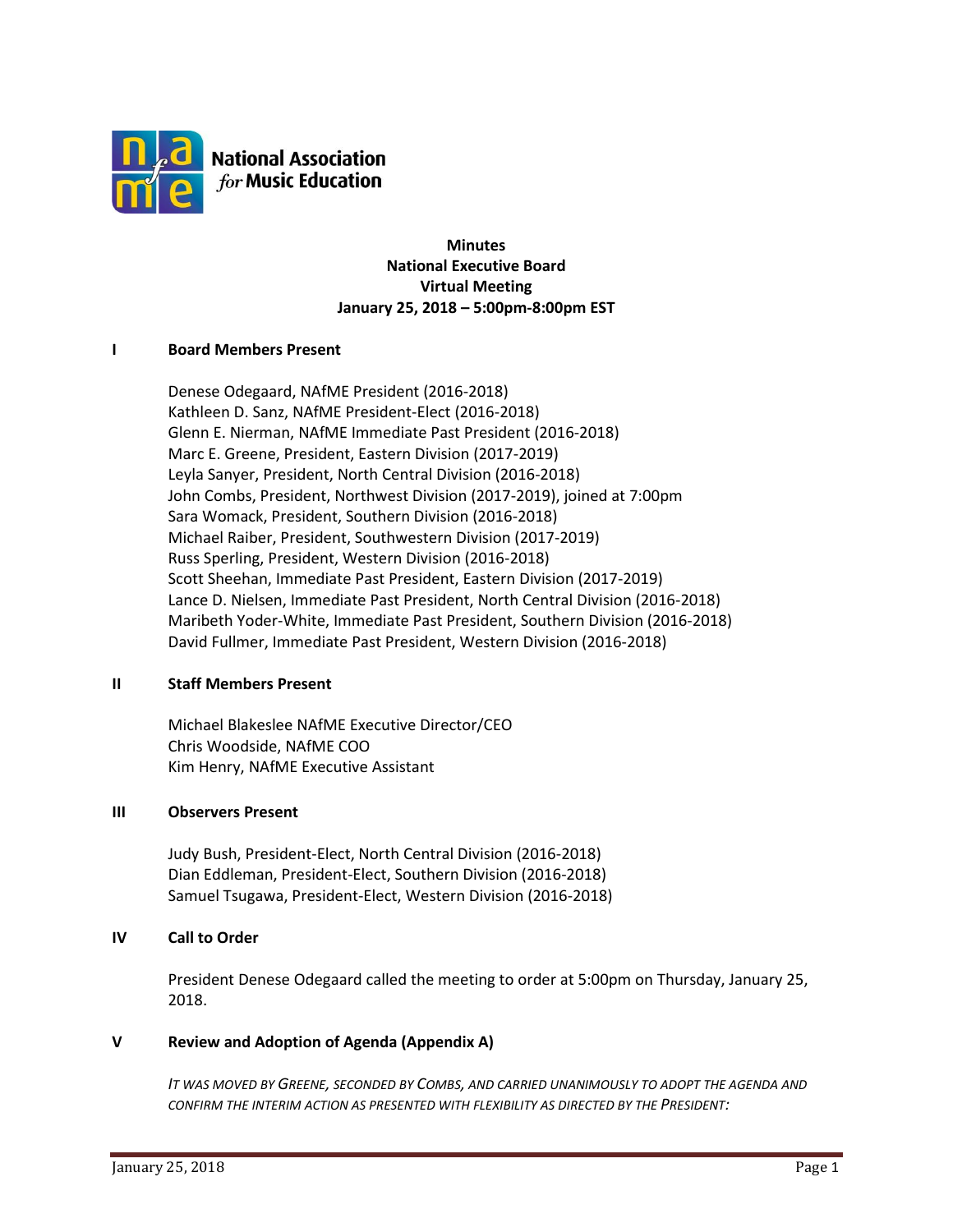- *CONFIRMED APPROVAL OF THE NAFME MINUTES OF THE NOVEMBER 10-11, 2017 NEB MEETING*
- *APPROVAL OF THE RECOMMENDED CONDUCTORS FOR CONSIDERATION FOR THE NAFME ALL-NATIONAL HONORS ENSEMBLES*
- APPROVAL TO ADOPT CHANGES TO NAFME CODIFIED POLICY IV.A.001, TO ALLOW FOR THE INCLUSION *OF A GUITAR ENSEMBLE IN THE ALL-NATIONAL HONORS ENSEMBLES*
- *APPROVAL OF NAFME REPRESENTATIVE COUNCIL APPOINTMENTS BY DIVISION* o *COUNCIL FOR CHORAL EDUCATION*
	- *SOUTHWESTERN DIVISION DR. JEFFERY MURDOCK, FAYETTEVILLE, AK*
- *APPROVAL OF NOMINATION FOR 2018 SENIOR RESEARCH AWARD:*
	- o *DR. HARRY PRICE, KENNESAW STATE UNIVERSITY*
- *APPROVAL OF PROFESSIONAL DEVELOPMENT COMMITTEE CHAIR AND CO-CHAIR 2018-2020*
	- o *CHAIR, DENESE ODEGAARD*
	- o *CO-CHAIR, MICHAEL RAIBER*
- *APPROVAL OF THE CONDUCTORS FOR ANHE APPROVED LIST*

IT WAS MOVED BY GREENE, SECONDED BY COMBS, AND CARRIED UNANIMOUSLY TO REMOVE THE APPROVAL OF THE PROPOSAL FROM THE **MEJ E**DITORIAL COMMITTEE FOR A SPECIAL FOCUS ISSUE ON "POPULAR MUSIC" FROM *THE CONSENT AGENDA FOR FURTHER DISCUSSION BY THE NEB.*

#### **VI Executive Session**

*WITHOUT OBJECTION, IT WAS CARRIED UNANIMOUSLY TO GO INTO EXECUTIVE SESSION AT 5:04PM.*

*WITHOUT OBJECTION, IT WAS CARRIED UNANIMOUSLY TO RETURN TO REGULAR SESSION AT 5:13PM.*

Guests and Observers were excused from the Executive Session at 5:04pm and returned to the meeting at 5:13pm.

The Board returned from Executive Session and reported out that it had discussed financial, budget, personnel, and program development issues.

#### **VII Reports**

#### **A Report of Chair, Executive Committee**

President Odegaard reviewed the motion from the Executive Committee with regard to setting the annual dues.

*IT WAS MOVED AND SECONDED BY THE EXECUTIVE COMMITTEE, AND CARRIED UNANIMOUSLY TO SET THE ANNUAL ACTIVE DUES FOR FISCAL YEAR 2018-2019 AT \$98.00 (A \$2.00 INCREASE) FOR FISCAL YEAR 2019-2020 AT \$100 (A \$2.00 INCREASE); ALL OTHER RATES WILL BE PROPORTIONAL TO THE ACTIVE ANNUAL DUES RATE.*

President Odegaard reviewed the motion from the Executive Committee regarding the 2017 NAfME Audit Report. President Odegaard reviewed the members of the Audit Committee for the NEB. The members of the Audit Committee are Scott Sheehan,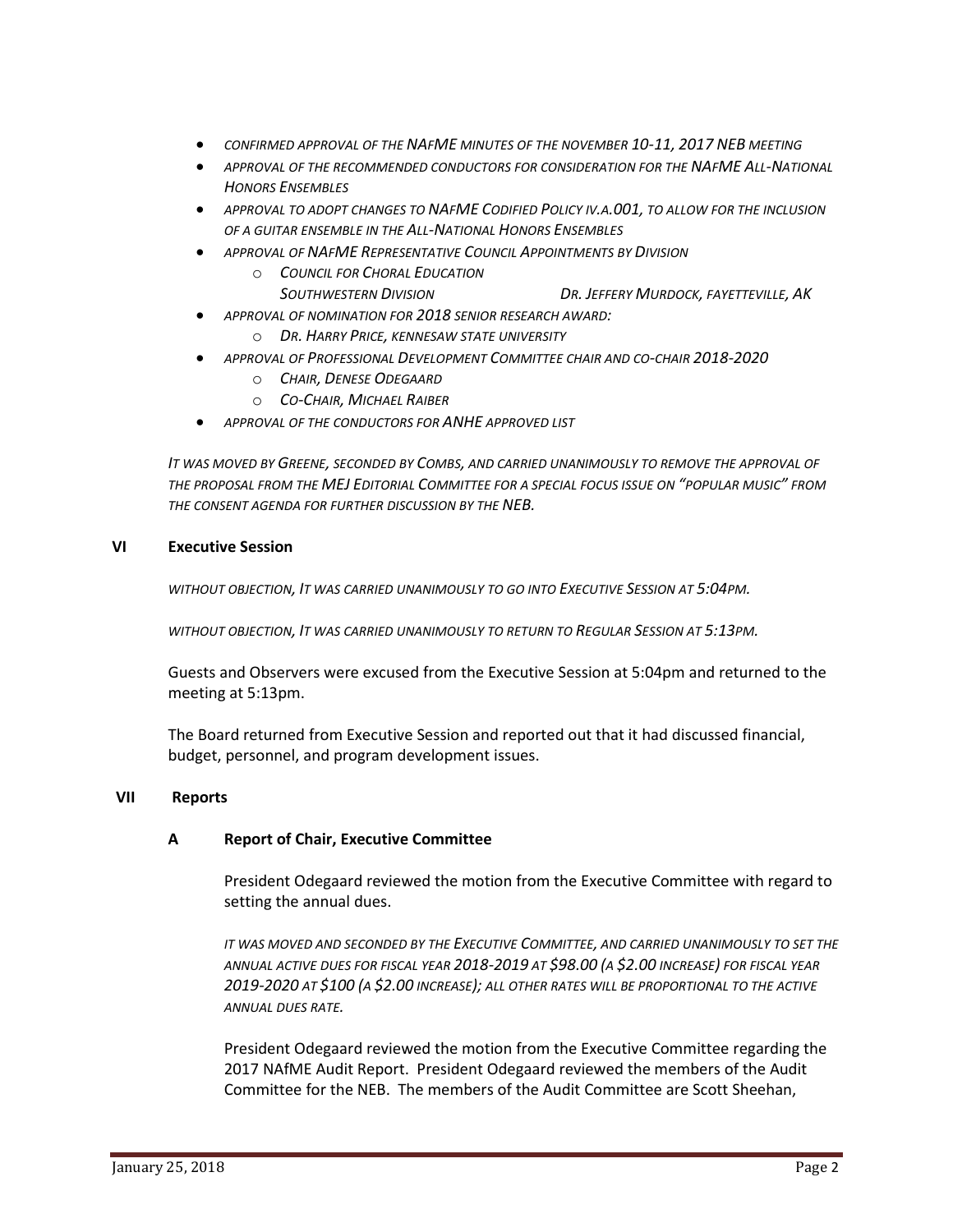Immediate Past President, Eastern Division, Michael Raiber, President, Southwestern Division, and Mike Shifflett, the CFO at NASSP.

*IT WAS MOVED AND SECONDED BY THE EXECUTIVE COMMITTEE AT THE SUGGESTION OF THE AUDIT COMMITTEE, AND CARRIED UNANIMOUSLY TO ADOPT THE AUDITOR'S REPORT, FILE AND POST THE NAFME FY 2017 AUDIT REPORT IN ACCORDANCE WITH BOARD POLICY.*

President Odegaard provided an update on mentoring. President Odegaard worked with the New Teacher Center to conduct a survey to identify five to six large city school districts that currently do not have mentor programs. Once those districts have been identified, mentors will be selected, and a plan will be created to roll out a mentor program in those districts for 1<sup>st</sup> and 2<sup>nd</sup> year teachers. The training will begin in August/September and be comprised of six online meetings and asynchronous work with the mentors. The New Teacher Center will do the training and President Odegaard will ensure the content is music specific.

President Odegaard provided an update on Diversity, Equity, Inclusion and Access. During Black History Month in February, NAfME will solicit lesson plans from members through the Amplify platform. Those lesson plans will be reviewed by staff and then placed on the website for the larger membership to utilize in their classrooms. President Odegaard has had ongoing conversations with the Cultural Diversity and Social Justice ASPA and will work with them on strategies for awareness with leadership and members. President Odegaard will also conduct "fireside chats" in the form of webinars with guests addressing topics such as "Teaching Diverse Students", transgender issues, and composition and film scoring.

#### **B Report of Executive Director/CEO**

Executive Director Mike Blakeslee highlighted, as requested by the NEB, a few items from the interim management report by the four strategic objectives. These items included a brief report on the plenary session at the Music Research and Music Teacher Ed Conference to focus on Diversity, Equity, Inclusion and Access, an update on the building options for the Reston, VA headquarters building, and information about NRCCUA data available in the board book.

Mr. Blakeslee provided a legislative update to the board. A chart detailing ESSA – Well-Rounded funding was provided. The funding that has been authorized for Title IV Part A would be useful if Congress gets past the short-term CR. Also, NAfME is working with Representative Nydia Velazquez (NY-7) to introduce a messaging bill, the *Guarantee Access to Music Education (GAME) Act.* This bill would insert language into the Title I, Part A of ESSA, to encourage school districts to use their Title I, Part A funds to improve student access to sequential, standards-based music education, taught by licensed instructors. Staff is working on appropriate language in support of the other arts.

Mr. Blakeslee informed the board of the Higher Education Act (HEA), which was introduced by House Education and the Workforce Committee Chairwoman Virginia Foxx (R-NC) on December 1, 2017. NAfME is working with the Senate side on a proposal that would keep teacher prep grants and loan forgiveness, while incorporating the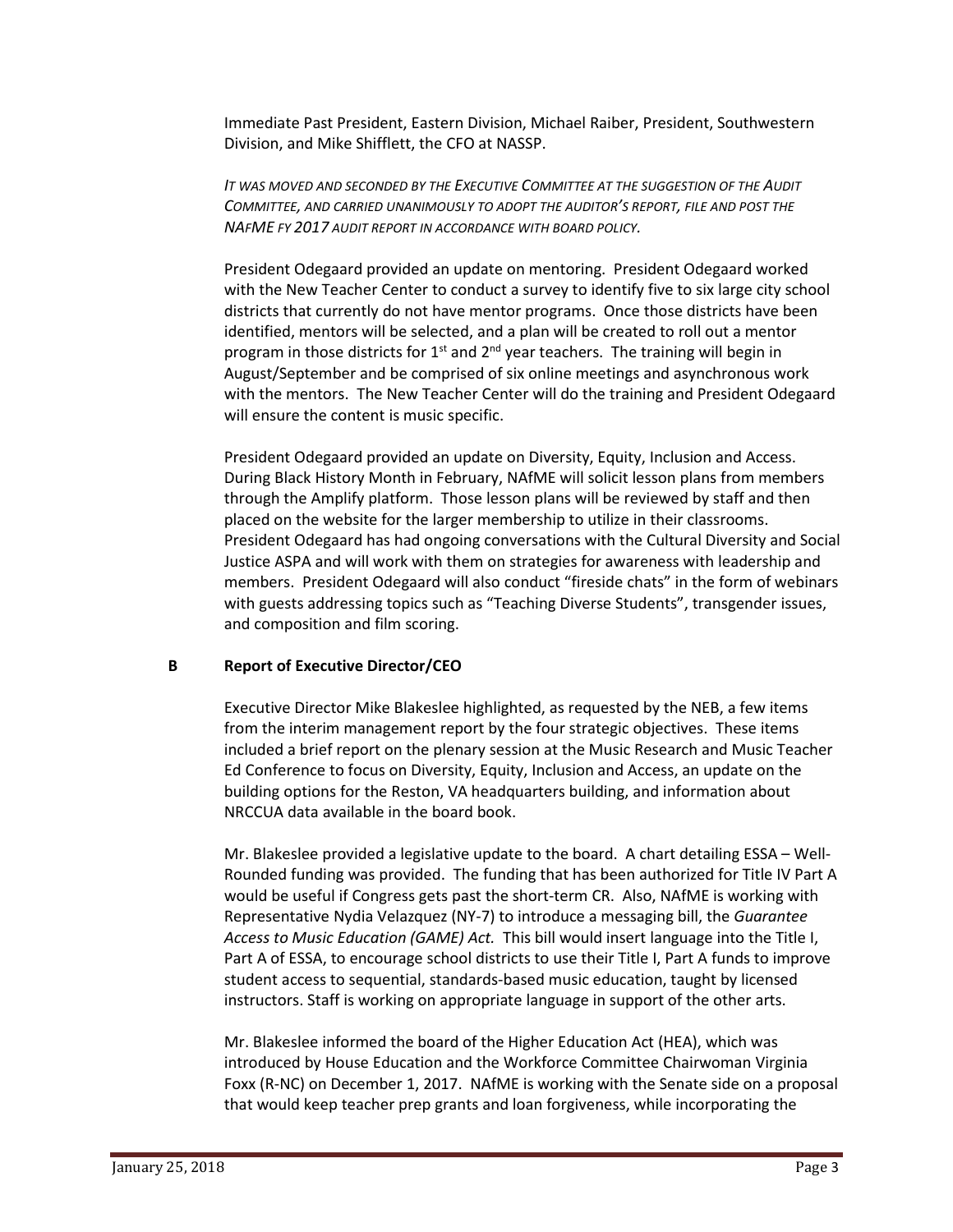"well-rounded" definition in the teacher preparation section of the law, as well as in the section that serves minority institutions.

Lastly, policy staff continues to analyze and help State MEAs with the 2<sup>nd</sup> round of ESSA State Plans. Mr. Blakeslee asked the NEB members to review their state plans and keep NAfME staff informed of their progress.

Mr. Blakeslee informed the board about a grant from the Country Music Association (CMA) Foundation for state MEAs to apply toward advocacy work. These grants will be between \$3000.00-\$5000.00 each. The adjudication of the grants will be done by CMA.

Mr. Blakeslee provided a technology update. He emphasized that going forward, there needs to be a clear plan to guide NAfME to construct technology that meets the business needs of each state MEA and NAfME. Mr. Blakeslee discussed the lingering problems affecting the stability of our core CRM database. Staff will work with the State Executives leading up to National Assembly 2018 to find the best resolution to the technology problems. There will be a process to determine the technology needs that are shared by everyone and how to deal with those problems in a systematic way. Mr. Blakeslee informed the NEB that the Amplify platform now has 4,000 members. The NEB also discussed the technology fund that was established in 2012. The fund has been used to help support the states with their technology needs, as well as technology improvements overall. The fund is now at approximately a zero balance (that is, expenditures have balanced the income to the fund); future funds accrued will be used to make the upgrades determined to be necessary in the process described above.

Mr. Blakeslee informed the NEB that staff has made progress in cleaning up the headquarters building and on deferred maintenance, such as painting and other aesthetic fixes.

Mr. Blakeslee provided to the NEB the Codified Policies of the Association, as of December 2017. The policies are required to be reviewed by the NEB once each calendar year.

## **C Foundation Report**

Mr. Blakeslee reported on the Give a Note (GAN) Foundation audit. GAN had a clean audit for FY 17.

Mr. Blakeslee informed the NEB of the grant to the GAN from CMA. This grant is called the Music Education Innovator Award. It is three years of funding of awards to innovative programs. The goal is to capture data on the effectiveness of programs that can be shared and possibly replicated amongst similar programs across the country.

GAN Foundation will hold its next virtual board meeting in March 2018. Updates will be provided to the board.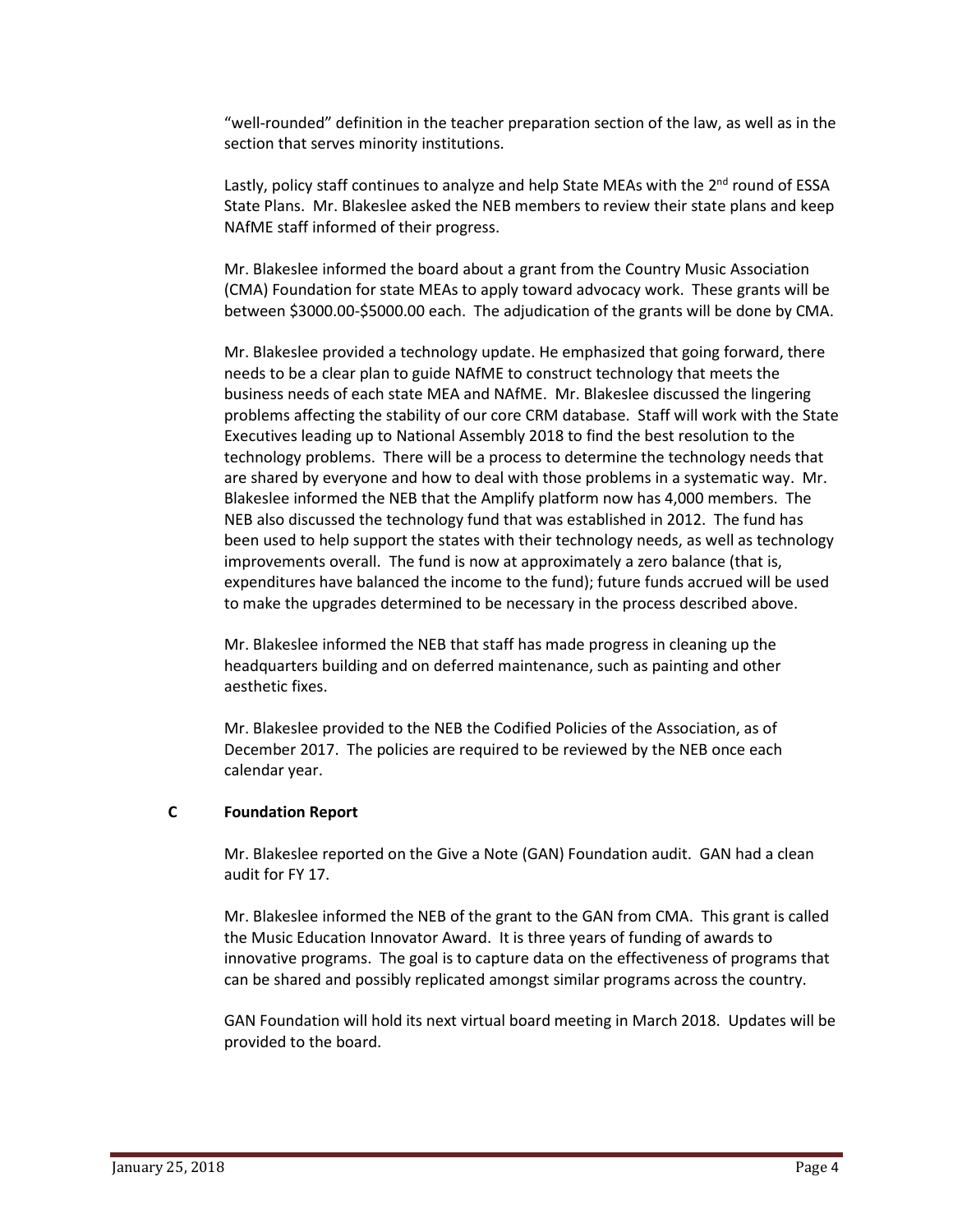#### **D Report of Chair, Professional Development Committee**

North Central Division Immediate Past President Lance Nielsen provided an update of the 2018 annual In-Service Conference. Facilitators have been secured for each of the four main opuses. There will be three different summits prior to the beginning of the In-Service Conference. The PDC is working with the Collegiate Chair to add components for the Collegiate members who will attend. The call for proposals is open until February 2, 2018. Mr. Nielsen also updated the NEB on the plan to set up a system for reviewing past webinars. This system will be in place before Mr. Nielsen turns over the Chairmanship of the PDC.

NAfME Immediate Past President Glenn Nierman provided an update on the Biennial Research Conference. There are currently 500 registrations, there will be a plenary session on Diversity, Equity, Inclusion and Access, and a middle school percussion ensemble before the plenary session.

Eastern Division Immediate Past President Scott Sheehan provided an update on the 2017 and 2018 All National Honors Ensembles events. Following the 2017 ANHE, the participants participated in a survey. The survey results provided great feedback on how successful the event was and assists with planning for the future. The parent track was well received, as was the first college fair. The feedback on the conductors, the professional development for the Directors, and the events at Disney was all positive.

Mr. Sheehan noted that ANHE will be at Disney again in 2018. It was also noted that NAfME is projecting a small profit for the event in 2018. Mr. Sheehan gave immense credit to the turn around in the program to the NAfME staff, particularly Kristen Rencher in her role as Director of the Program. Mr. Sheehan asked the NEB to help promote the 2018 ANHE program, as they have done in past years. Word of mouth has been among the best promotion for this program. A guitar ensemble has been added to ANHE for 2018. Mr. Sheehan has informed the conductors of this new addition, so they are able to prepare for 2018.

Mr. Blakeslee provided an update on USAAAMB. American Games, the entity that runs the program, has yet to secure a title sponsor. NAfME continues to work with American Games on the future of the program. Updates will be provided to the NEB.

#### **E Report of Chair, SRME**

Approved in Consent Agenda. See page 2.

#### **F Report of Chair, SMTE**

President Odegaard directed the attention of the NEB to the report of the 2017 Symposium on Music Teacher Education. The report was well received by the NEB.

#### **VIII Appointments**

#### **A Division Appointments to Representative Councils**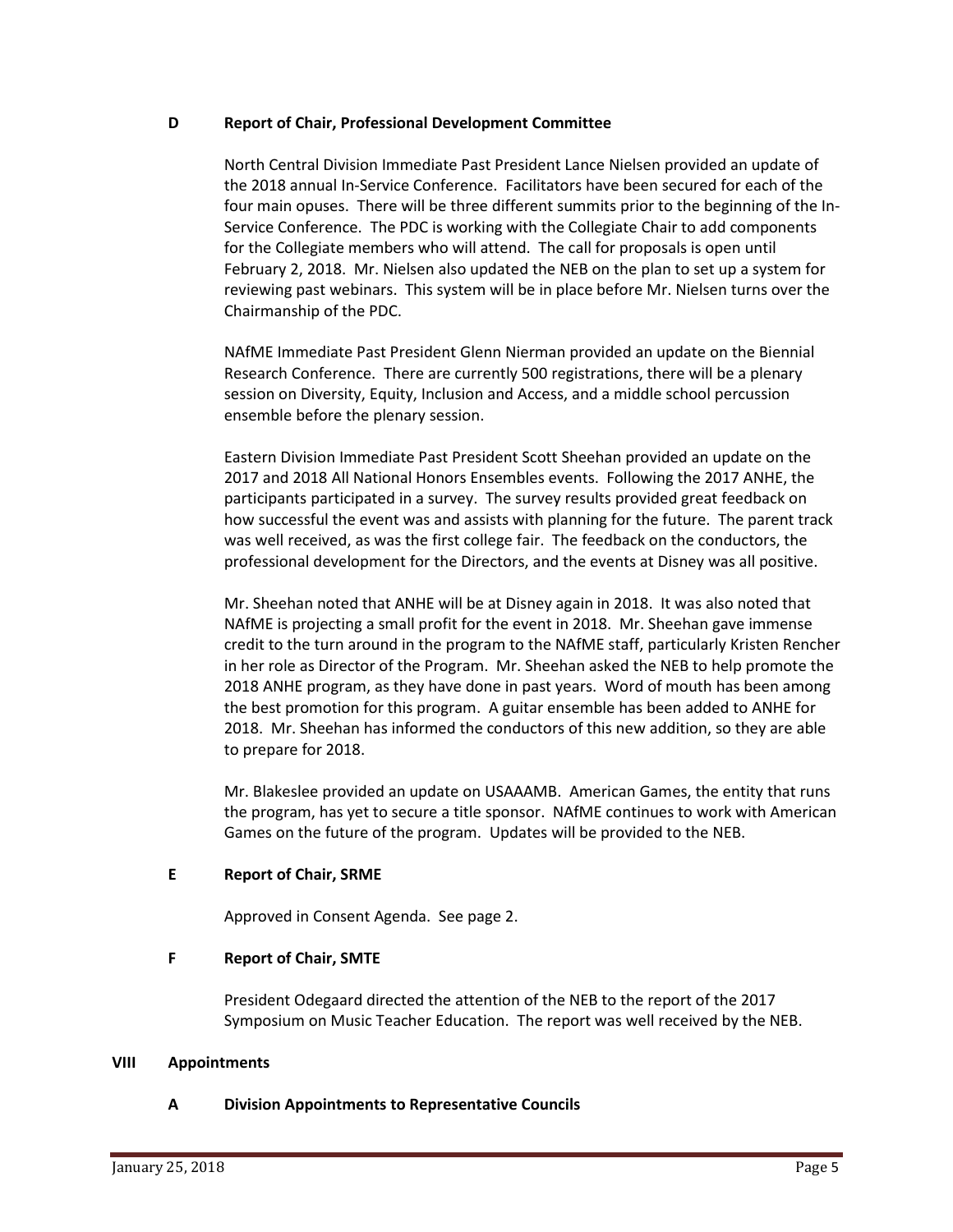Approved in the consent agenda. See page 2.

## **B Conductors for ANHE Approved List**

Approved in the consent agenda. See page 2.

## **C Professional Development Committee Chair and Co-Chair**

Approved in the consent agenda. See page 2.

#### **IX Old Business**

#### **A Upcoming Proposed By-law Revisions for Membership Vote**

President Odegaard reviewed the dates for the election and the language for the by-law revision. It was noted the NEB would be informed of the results of the votes upon the closing of the election on February 7, 2018.

#### **B NAfME Experiences**

President Odegaard provided an update to the board. Contracts for the upcoming events in 2018 have been renegotiated to mitigate financial losses. Contracts for events in the following years are currently being renegotiated. In 2019 and 2020, the contractual benefits of bringing ANHE to the conference site were discussed. This plan will also help, but not entirely balance, the financial situation of each of these events.

#### **X New Business**

#### **A Proposal from MEJ Editorial Committee Special Focus Issues, "Popular Music"**

President Odegaard reviewed the proposal from the MEJ Editorial Committee for a special focus issue on "Popular Music". The NEB discussed the proposal. In that discussion, the board was highly favorable toward a special focus on this topic, but made the following observations, which the board believes will strengthen the special focus:

- The current outline does not sufficiently reflect the writing of, or input from, K-12 teachers engaged in this work. Adding that voice would add a great deal to the issue. On a related note, they noted the absence of some who have contributed greatly to the field but who might have points of view somewhat different from the current list of authors.
- The current outline mentions the 2014 Music Standards but would be stronger if it contained references to the Standards throughout.
- The readers of *MEJ* include teachers who have matured in their practice and are traditional in their outlook. Focus should be on content that would help those educators see the practical benefits of teaching popular music – and that would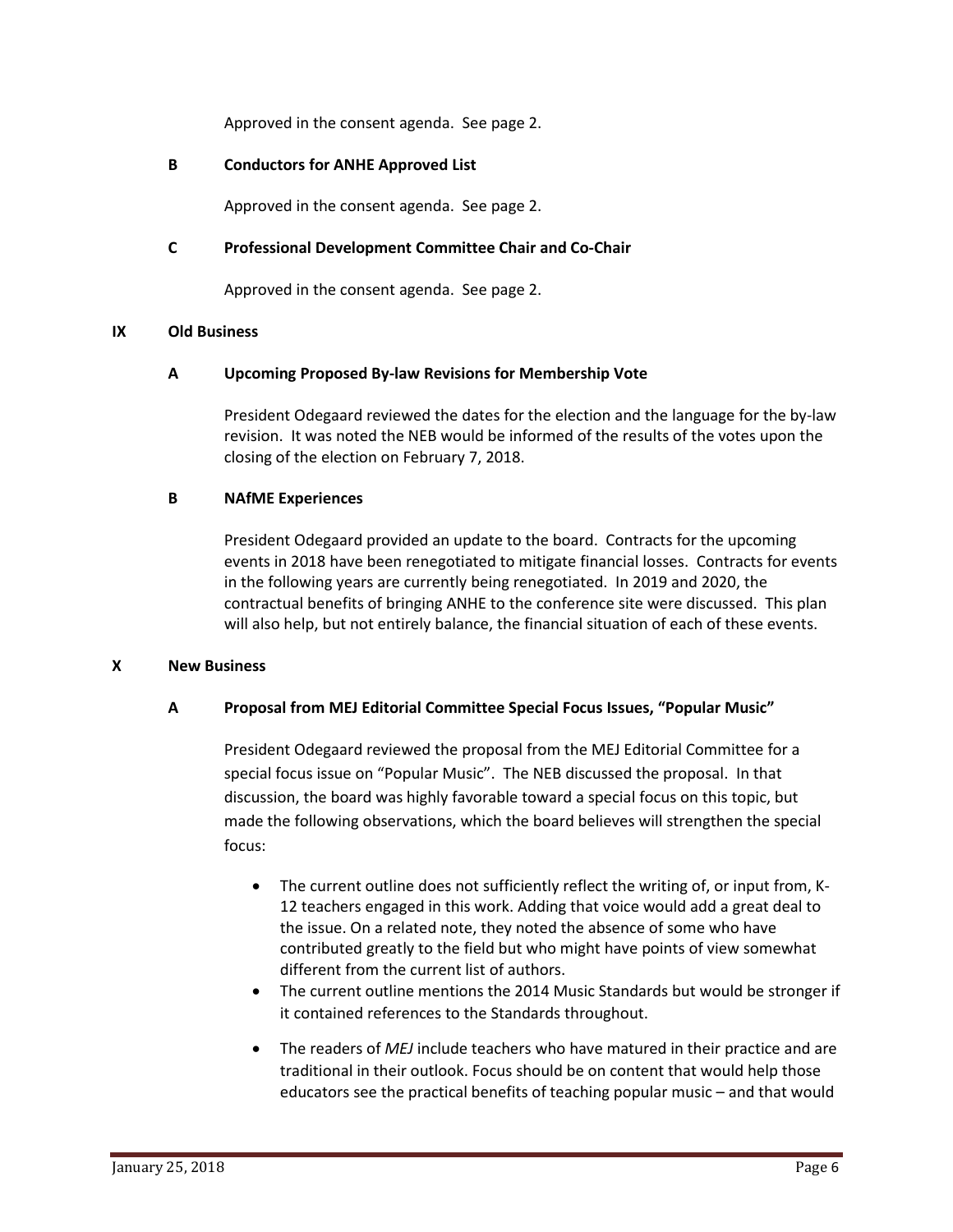give them practical strategies on how to add to or alter their programs to achieve those benefits for their schools and their students. (Note that substantial tie-ins to the Standards, mentioned above, might help in this regard.)

The NEB will await a revised outline for their review.

## **B NASS 2018**

President Odegaard reviewed the NASS 2018 draft schedule provided to the board. There will be a questionnaire forthcoming asking what topics the leadership would like addressed and who would like to volunteer to run those breakout sessions. The board also discussed using the NASS to cover:

- providing NASS 2018 session materials to the states to encourage participation in the National Association
- providing training at NASS 2018 for new state President-Elects to build leadership capacity
- gathering leadership key groups together while at NASS 2018 to get input about the combined conferences in 2019 and 2020
- collegiate voting (see below)
- strategic scheduling of visits of the National President, Division Presidents, and staff to states

These suggestions will be taken into consideration when determining the breakout sessions schedule and content.

# **C Collegiate Voting**

President Odegaard notified the board about a recent email from a Collegiate member inquiring about the right to vote in the current election for that membership category. The by-laws currently state the Collegiate member category does not have voting rights. Individuals can pay the full active member fee and then have the ability to vote in the election. The NEB discussed the pros and cons of a possible by-law change to allow Collegiate members to vote in the election.

*IT WAS MOVED BY NIERMAN, SECONDED BY SHEEHAN, AND CARRIED UNANIMOUSLY TO TABLE THE DISCUSSION OF A BY-LAW CHANGE TO ALLOW COLLEGIATE MEMBERS TO VOTE IN THE ELECTION UNTIL NATIONAL ASSEMBLY 2018 WHEN THE NEB COULD OBTAIN INPUT FROM OTHER LEADERS AND INCLUDE COLLEGIATE MEMBERS IN THIS DISCUSSION.*

# **D Proposal from Collegiate Council**

President Odegaard led the discussion on the proposal from the Collegiate Council to include in the NAfME budget a line item for travel for the recipients of the Shannon Kelly Kane awards to the National Assembly each year. The Finance Committee would consider this in their budget deliberation each year. Historically, anyone requesting assistance has been aided. It was noted by staff that in the past half dozen years, any award winner who has not attended National Assembly to receive the award in person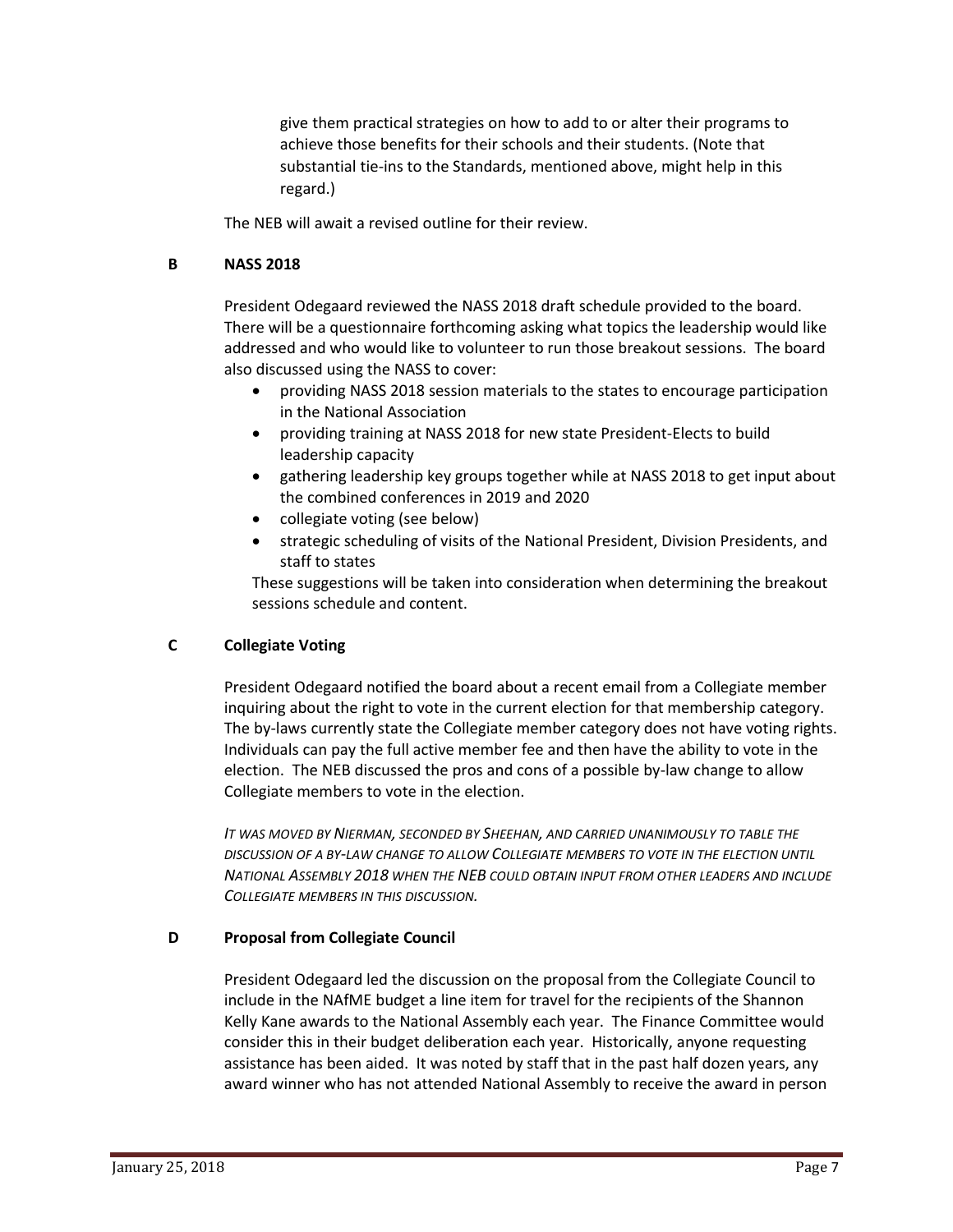has had a scheduling conflict, and it has not been a financial hardship. Michael Raiber, Southwestern Division President, will inform the Collegiate Council of this discussion.

| <b>Meeting</b>                                                                         | <b>Date</b>          | <b>Report</b><br><b>Deadline</b>                        | <b>Board</b><br><b>Book</b><br><b>Posted</b>            | **Consolidated/Interi<br>m Reports Deadline<br>(to Woodside) |
|----------------------------------------------------------------------------------------|----------------------|---------------------------------------------------------|---------------------------------------------------------|--------------------------------------------------------------|
| <b>Executive Committee NAMM</b>                                                        | Jan 25-28,<br>2018   | <b>Book</b><br><b>Posted</b><br><b>Prior to</b><br>Call | <b>Book</b><br><b>Posted</b><br><b>Prior to</b><br>Call |                                                              |
| <b>NEB virtual</b>                                                                     | Jan 25, 2018         | 1/15                                                    | 1/22                                                    | $1/18$ - interim                                             |
| Executive Committee virtual pre-<br>meeting                                            | Mar 15, 2018         | <b>Book</b><br><b>Posted</b><br><b>Prior to</b><br>Call | <b>Book</b><br><b>Posted</b><br><b>Prior to</b><br>Call |                                                              |
| NEB Meeting at Biennial - Atlanta,<br>GA<br>NEB Liaison Reports (every other<br>month) | Mar 20-21,<br>2018   | 3/6                                                     | 3/13                                                    | 3/8 - interim                                                |
| <b>Executive Committee Reston</b><br>(Budget)                                          | April 27-28,<br>2018 |                                                         |                                                         |                                                              |
| Executive Committee virtual pre-<br>meeting                                            | May 18, 2018         | <b>Book</b><br><b>Posted</b><br><b>Prior to</b><br>Call | <b>Book</b><br><b>Posted</b><br><b>Prior to</b><br>Call |                                                              |
| <b>NEB Virtual</b>                                                                     | May 22, 2018         | 5/9                                                     | 5/16                                                    | 5/11 - consolidated                                          |
| Executive Committee virtual pre-<br>meeting                                            | June 21, 2018        | <b>Book</b><br><b>Posted</b><br><b>Prior to</b><br>Call | <b>Book</b><br><b>Posted</b><br><b>Prior to</b><br>Call |                                                              |

# **E NEB Meetings for 2018-2020 (as of Jan. 19, 2018)**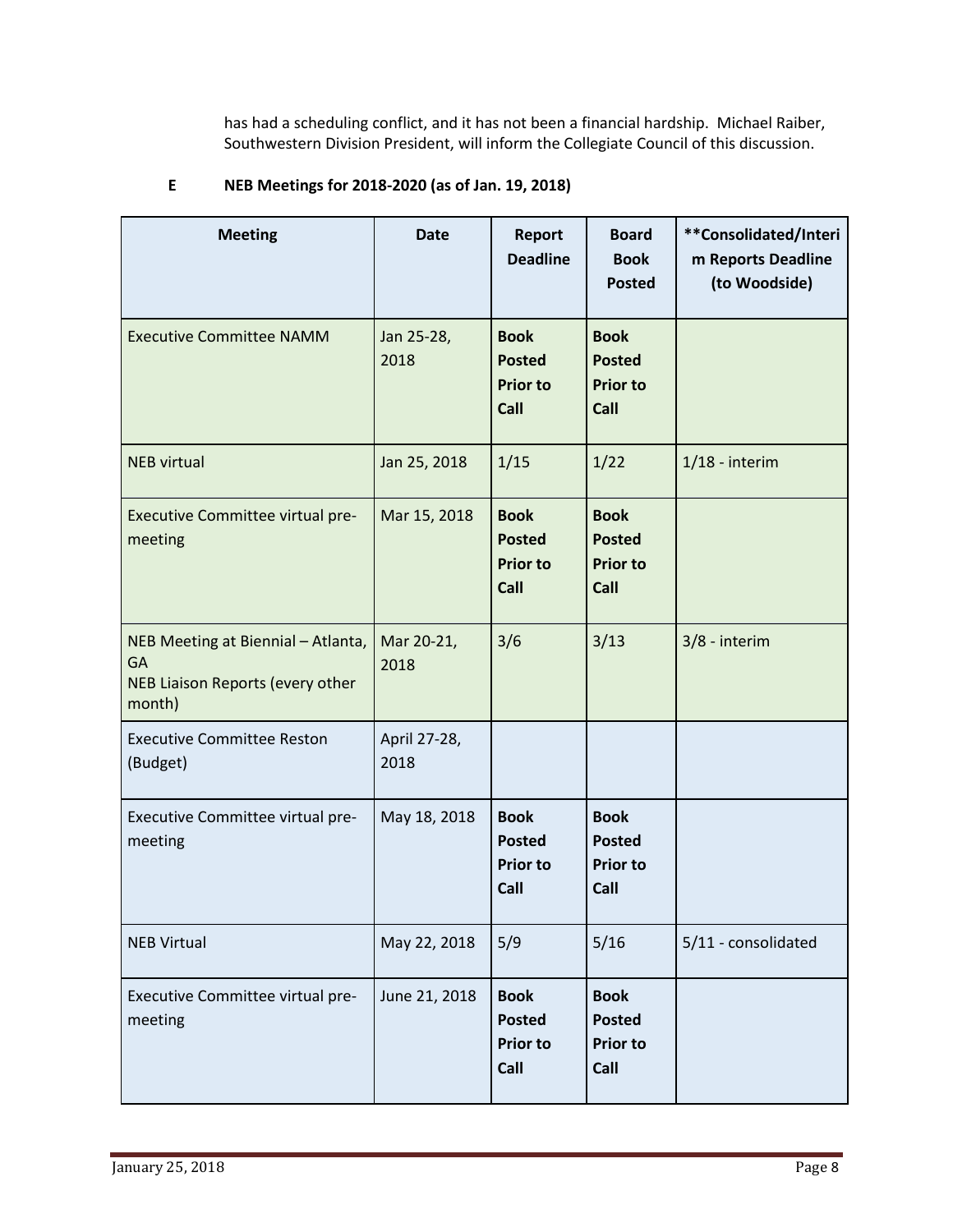| <b>NEB New Member Orientation</b>                  | June 25, 2018       | May 1,<br>2018                                          |                                                                        |                      |
|----------------------------------------------------|---------------------|---------------------------------------------------------|------------------------------------------------------------------------|----------------------|
| NEB at National Assembly -<br>Tysons Corner, VA    | June 26-27,<br>2018 | 6/11                                                    | 6/19                                                                   | $6/13$ - interim     |
| <b>Executive Committee virtual pre-</b><br>meeting | Sept 6, 2018        | <b>Book</b><br><b>Posted</b><br><b>Prior to</b><br>Call | <b>Book</b><br><b>Posted</b><br><b>Prior to</b><br>Call                | **                   |
| <b>NEB virtual</b>                                 | Sept 11, 2018       | 8/28                                                    | 9/4                                                                    | 8/30 - interim       |
| <b>Executive Committee virtual pre-</b><br>meeting | Nov 1, 2018         | <b>Book</b><br><b>Posted</b><br><b>Prior to</b><br>Call | <b>Book</b><br><b>Posted</b><br><b>Prior to</b><br>Call                |                      |
| NEB at Conference - Grapevine,<br><b>TX</b>        | Nov 9-10,<br>2018   | 10/22                                                   | 10/26                                                                  | 10/24 - consolidated |
|                                                    |                     |                                                         |                                                                        |                      |
| <b>Executive Committee at NAMM</b>                 | Jan. 24-27,<br>2019 | <b>Book</b><br><b>Posted</b><br><b>Prior to</b><br>Call | <b>Book</b><br><b>Posted</b><br><b>Prior to</b><br><b>Call to Call</b> |                      |
| <b>NEB Virtual</b>                                 | Jan. 24, 2019       | 1/14                                                    | 1/21                                                                   | $1/16$ - interim     |
| <b>Executive Committee virtual</b><br>pre-meeting  | Mar. 14, 2019       | <b>Book</b><br><b>Posted</b><br><b>Prior to</b><br>Call | <b>Book</b><br><b>Posted</b><br><b>Prior to</b><br>Call                |                      |
| <b>NEB Virtual</b>                                 | Mar. 19, 2019       | 3/5                                                     | 3/12                                                                   | 3/7 - interim        |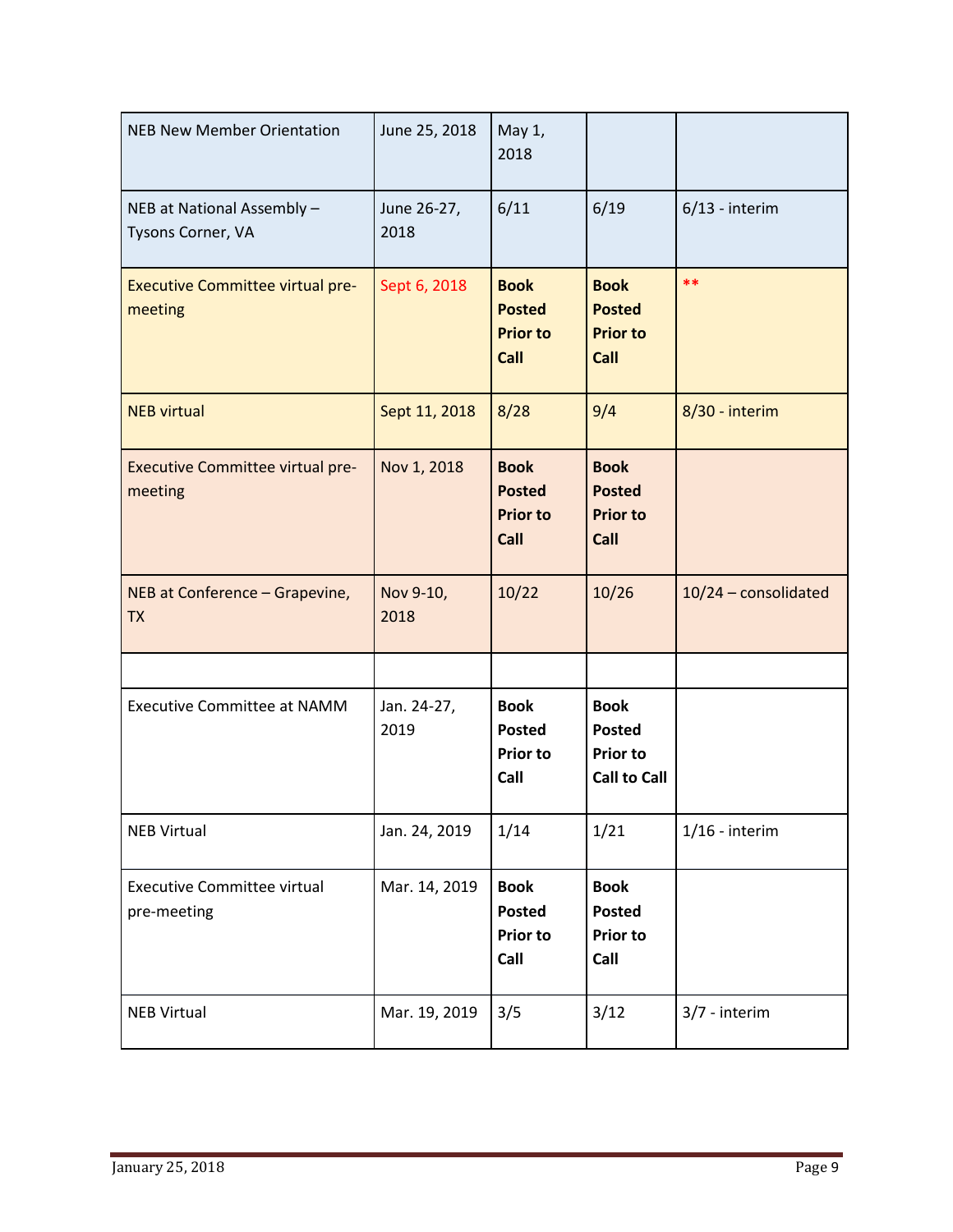| <b>Executive Committee in Reston</b><br>(Budget)  | April 26-27,<br>2019  |                                                         |                                                         |                    |
|---------------------------------------------------|-----------------------|---------------------------------------------------------|---------------------------------------------------------|--------------------|
| <b>Executive Committee virtual</b><br>pre-meeting | May 17, 2019          | <b>Book</b><br><b>Posted</b><br><b>Prior to</b><br>Call | <b>Book</b><br><b>Posted</b><br><b>Prior to</b><br>Call |                    |
| <b>NEB Virtual</b>                                | May 21, 2019          | 5/7                                                     | 5/14                                                    | 5/9 - consolidated |
| <b>Executive Committee virtual</b><br>pre-meeting | June 11, 2019         | <b>Book</b><br><b>Posted</b><br><b>Prior to</b><br>Call | <b>Book</b><br><b>Posted</b><br><b>Prior to</b><br>Call |                    |
| <b>NEB New Member Orientation</b>                 | June 17, 2019         | May 1                                                   |                                                         |                    |
| NEB at National Assembly - WDC                    | June 18-19,<br>2019   | 6/4                                                     | 6/11                                                    | $6/6$ - interim    |
| <b>Executive Committee virtual</b><br>pre-meeting | September 18,<br>2019 | <b>Book</b><br><b>Posted</b><br><b>Prior to</b><br>Call | <b>Book</b><br><b>Posted</b><br><b>Prior to</b><br>Call |                    |
| <b>NEB Virtual</b>                                | September 24,<br>2019 | 9/10                                                    | 9/17                                                    | $9/12$ - interim   |
| <b>Executive Committee virtual</b><br>pre-meeting | Oct. 29, 2019         | <b>Book</b><br><b>Posted</b><br><b>Prior to</b><br>Call | <b>Book</b><br><b>Posted</b><br><b>Prior to</b><br>Call |                    |
| NEB at In-Service Conference                      | Nov. 7-10,<br>2019    | 10/21                                                   | 10/28                                                   | 10/23 - interim    |
|                                                   |                       |                                                         |                                                         |                    |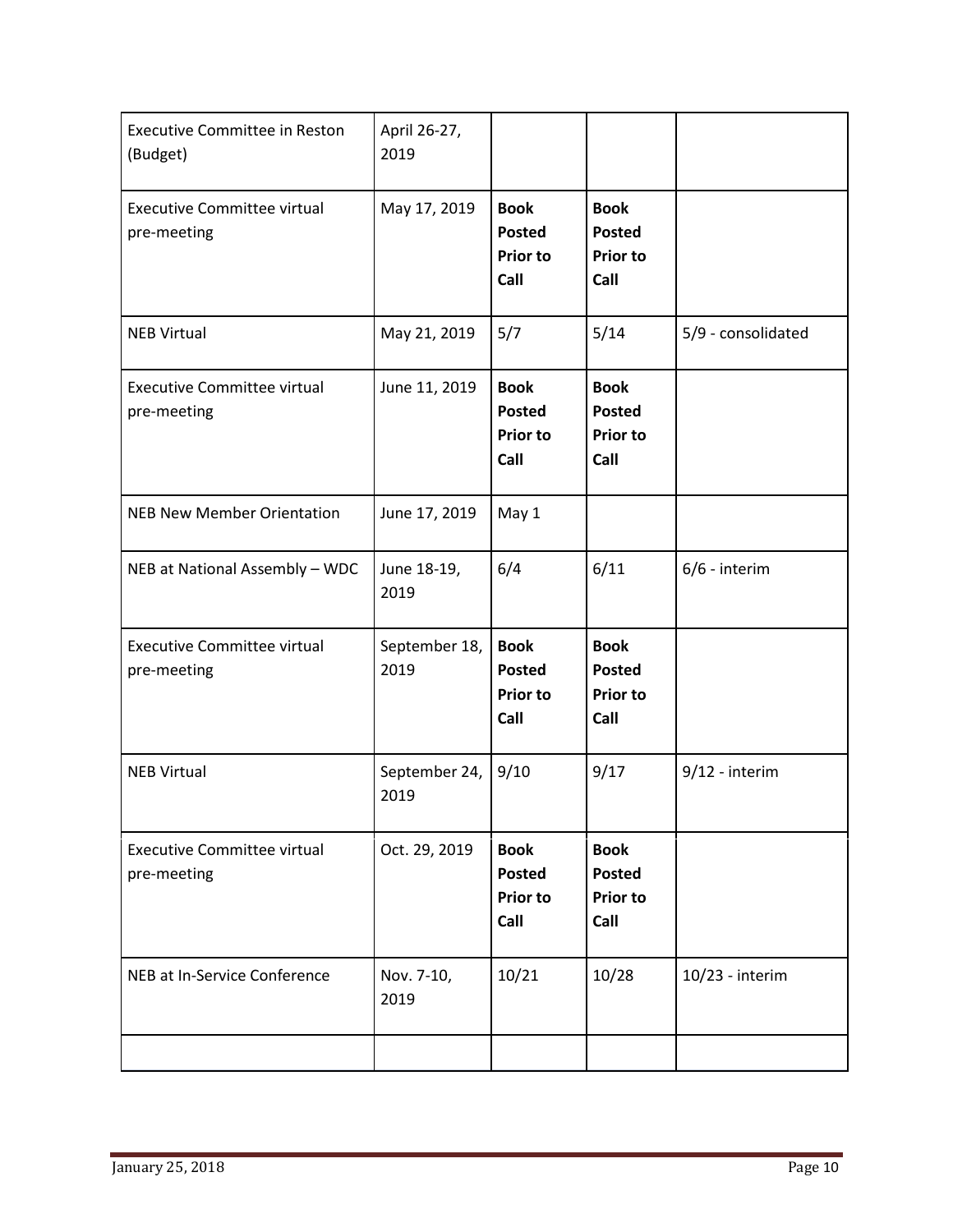| <b>Executive Committee at NAMM</b>                | TBD: Jan. 22-<br>25, 2020 |                                                         |                                                         |                    |
|---------------------------------------------------|---------------------------|---------------------------------------------------------|---------------------------------------------------------|--------------------|
| <b>NEB Virtual</b>                                | TBD: Jan. 22,<br>2020     | 1/8                                                     | 1/15                                                    | $1/10$ - interim   |
| <b>Executive Committee virtual</b><br>pre-meeting | March 19,<br>2020         | <b>Book</b><br><b>Posted</b><br><b>Prior to</b><br>Call | <b>Book</b><br><b>Posted</b><br><b>Prior to</b><br>Call |                    |
| <b>NEB Virtual</b>                                | March 24,<br>2020         | 3/10                                                    | 3/17                                                    | $3/12$ - interim   |
| <b>Executive Committee Reston</b><br>(budget)     | April 24-25,<br>2020      |                                                         |                                                         |                    |
| <b>Executive Committee virtual</b><br>pre-meeting | May 15, 2020              | <b>Book</b><br><b>Posted</b><br><b>Prior to</b><br>Call | <b>Book</b><br><b>Posted</b><br><b>Prior to</b><br>Call |                    |
| <b>NEB Virtual</b>                                | May 19, 2020              | 5/5                                                     | 5/12                                                    | 5/7 - consolidated |
| <b>Executive Committee virtual</b><br>pre-meeting | June 16, 2020             | <b>Book</b><br><b>Posted</b><br><b>Prior to</b><br>Call | <b>Book</b><br><b>Posted</b><br><b>Prior to</b><br>Call |                    |
| <b>NEB New Member Orientation</b>                 | June 22, 2020             | May 1                                                   |                                                         |                    |
| <b>NEB at National Assembly</b>                   | June 23-24,<br>2020       | 6/9                                                     | 6/16                                                    | $6/11$ - interim   |
|                                                   |                           |                                                         |                                                         |                    |

 $*$  $*$ FY – July 1 – June 30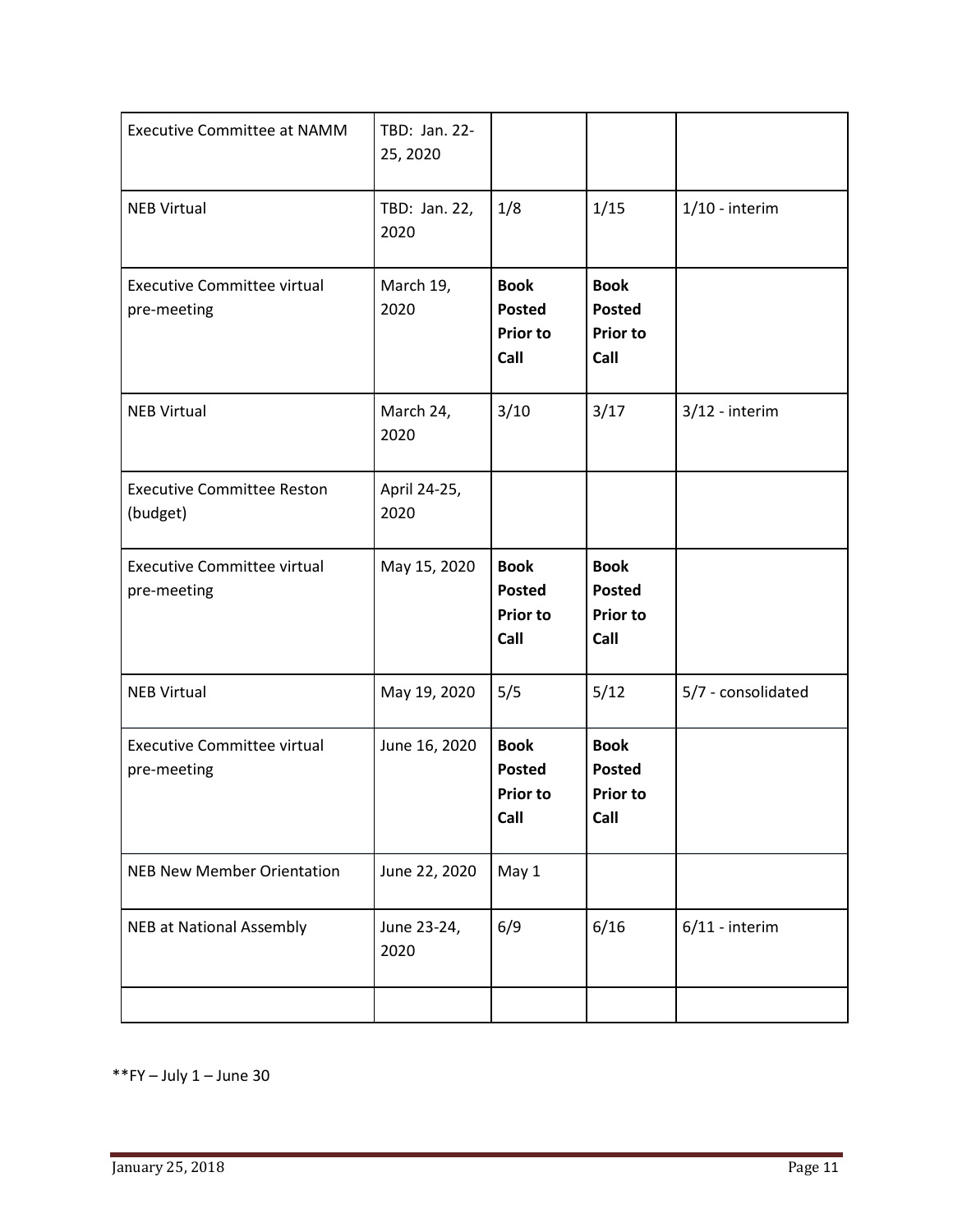| $Q1 =$ July $1 -$ Sept. 30 | Consolidated report due: Nov. 1                        |
|----------------------------|--------------------------------------------------------|
| $Q2 = Oct. 1 - Dec. 31$    | Consolidated report due: Feb. 1                        |
| $Q3 = Jan. 1 - Mar31$      | Consolidated report due: May 1                         |
|                            | Q4 = April 1 - June 30 Consolidated report due: Aug. 1 |

Note: Anytime a consolidated report date falls on an NEB meeting date, the consolidated report will be provided. Anytime these dates do not align, an interim report will be provided for the NEB meeting. These dates and which report have been noted on the schedule above.

2018 DATES to avoid when setting meeting dates:

| 1. | March 7-10, 2018         | ASTA – Atlanta, GA                                      |
|----|--------------------------|---------------------------------------------------------|
| 2. | March 22-24, 2018        | NAfME Biennial Conference, Atlanta, GA                  |
| 3. | March 22-25, 2018        | OAKE - Oklahoma City, OK                                |
| 4. | June 21-24, 2018         | PTA – New Orleans                                       |
| 5. | July 15-20, 2018         | <b>ISME - Baku</b>                                      |
| 6. | August 7-11, 2018        | <b>DCI</b>                                              |
| 7. | August 25-26, 2018       | Southwestern Division Meeting, Oklahoma City, OK        |
|    | 8. Sept. 9-10, 2018      | Southern Division Meeting, Nashville, TN                |
|    | 9. Sept. 9-11, 2018      | Rosh Hashanah                                           |
|    | 10. Sept. 15-16, 2018    | Western Division Meeting, place - Salt Lake City, UT    |
|    | 11. Sept. 18-19, 2018    | Yom Kippur                                              |
|    | 12. Sept. 22-23, 2018    | <b>North Central Division Meeting, Indianapolis, IN</b> |
|    | 13. October 2018         | UMLC - Milwaukee                                        |
|    | 14. October 7-8, 2018    | <b>NW Division Meeting, Portland, OR</b>                |
|    | 15. October 15-20, 2018  | Sweet Adelines International                            |
|    | 16. October 20-21, 2018  | <b>Eastern Division Meeting, Pittsburgh, PA</b>         |
|    | 17. November 7-11, 2018  | <b>Bands of America</b>                                 |
|    | 18. November 7-10, 2018  | Orff - Cincinnati, OH                                   |
|    | 19. November 11-14, 2018 | NAfME National In-Service Conference, Grapevine, TX     |
|    | 20. November 16-20, 2018 | National Association of Schools of Music (NASM)         |
|    | 21. December 19-22, 2018 | Midwest Clinic - Chicago                                |

2019 DATES to avoid when setting meeting dates:

| 1. Sept. 29-Oct. 1, 2019 | Rosh Hashanah            |
|--------------------------|--------------------------|
| 2. Oct. 8-9, 2019        | Yom Kippur               |
| 3. December 2019         | Midwest Clinic - Chicago |

#### Future Dates:

# **National Assembly 2019-2024**

- 1. June 17 -24, 2019 NEB Meetings, Pre-Meetings, NASS & Division Meetings, Wash. DC **Monday-Monday** (Father's Day is Sunday, June 16)
- 2. June 23-30, 2020 NEB Meetings, Pre-Meetings, NASS & Division Meetings, Wash. DC **Tuesday-Tuesday**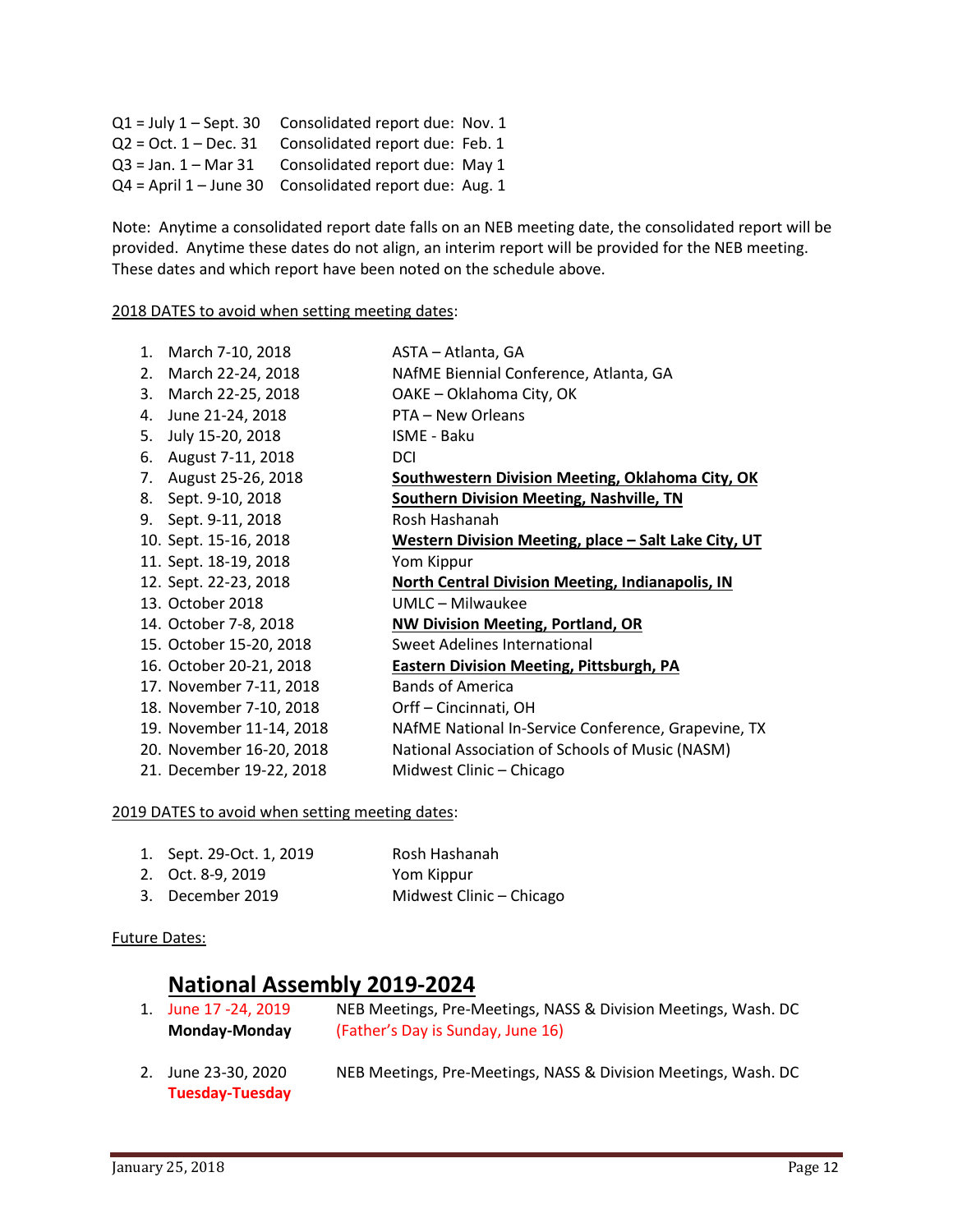- 3. June 21-28, 2021 NEB Meetings, Pre-Meetings, NASS & Division Meetings, Wash. DC **Monday-Monday**
- 4. June 20-27, 2022 NEB Meetings, Pre-Meetings, NASS & Division Meetings, Wash. DC **Monday-Monday**
- 5. June 26-July 3, 2023 NEB Meetings, Pre-Meetings, NASS & Division Meetings, Wash. DC **Monday-Monday**

# **In-Service 2019-2022**

6. November 7-10, 2019 NAfME National In-Service Conference, Kissimmee, FL **Thursday-Sunday** 7. November 2-8, 2020 NAfME National In-Service Conference, Kissimmee, FL **Monday-Sunday** 8. November 4-7, 2021 NAfME National In-Service Conference, Washington, DC **Thursday-Sunday** 9. November 3-6, 2022 NAfME National In-Service Conference, Washington, DC **Thursday-Sunday**

The Board went into a Retreat Session from 7:29pm-7:59pm to study, review and discuss NAfME business. No actions were taken during the Retreat Session.

# **XI Adjournment**

IT WAS MOVED BY RAIBER, SECONDED BY NIELSEN, AND CARRIED UNANIMOUSLY TO ADJOURN THE NATIONAL *EXECUTIVE BOARD MEETING ON TUESDAY, SEPTEMBER 19, 2017 AT 7:29PM.*

Respectfully Submitted,

 $\bigcup_{\mathcal{U}}\bigoplus_{\mathcal{U}}\bigoplus_{\mathcal{U}}\bigoplus_{\mathcal{U}}$ 

Mike Blakeslee, Executive Director/CEO and CEO

Summary and notes formally taken by Kim Henry, Executive Assistant to the Executive Director/CEO.

Appendix A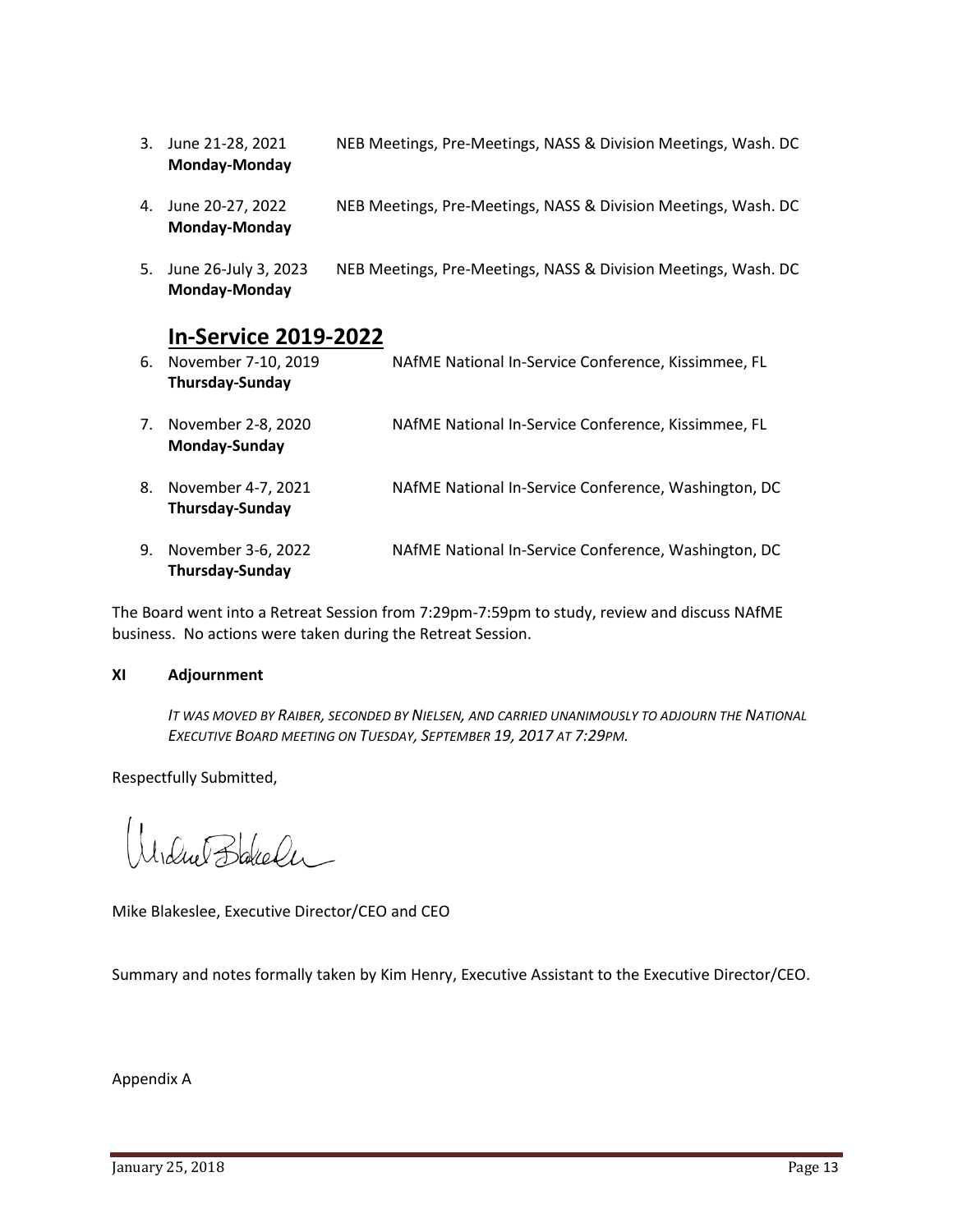

**National Association** for Music Education

# **National Executive Board Agenda Virtual Meeting January 25, 2018 – 5:00pm-8:00pm Eastern Time**

| I             |         |                          | Review & Adoption of Agenda                                               | Consent       | Page 3 |
|---------------|---------|--------------------------|---------------------------------------------------------------------------|---------------|--------|
|               |         |                          | <b>Confirm Interim Actions</b>                                            |               |        |
|               |         |                          | Approval Minutes of the November 10-11, 2017 NEB                          |               |        |
|               |         |                          | Meeting                                                                   | Consent       |        |
|               |         | $\bullet$                | Approval of the recommended conductors for                                |               |        |
|               |         |                          | consideration for the NAfME All-National Honors                           |               |        |
|               |         |                          | Ensembles                                                                 | Consent       |        |
|               |         | $\bullet$                | Approval to adopt changes to NAfME Codified Policy                        |               |        |
|               |         |                          | IV.A.001, to allow for the inclusion of a Guitar Ensemble                 |               |        |
|               |         |                          | in the All-National Honors Ensembles                                      | Consent       |        |
|               |         |                          | Consent Agenda                                                            |               |        |
|               |         |                          | Approval of Southwestern Division Representative<br><b>Choral Council</b> | Consent       |        |
|               |         | $\bullet$                | Approval of Nomination for 2018 Senior Research<br>Award                  | Consent       |        |
|               |         | $\bullet$                | Approval of Professional Development Committee                            |               |        |
|               |         |                          | Chair and Co-Chair, 2018-2020                                             | Consent       |        |
|               |         | ٠                        | Approval of the Conductors for ANHE Approved List                         | Consent       |        |
|               |         | $\bullet$                | Approval of proposal from MEJ Editorial Committee                         |               |        |
|               |         |                          | Special Focus Issue, "Popular Music"                                      | Consent       |        |
| $\mathbf{I}$  |         | <b>Executive Session</b> |                                                                           |               | Page 4 |
|               |         |                          | Financial, Budget, Personnel, and Program                                 | Discussion    |        |
|               |         |                          | Development Issues                                                        |               |        |
| Ш<br>$5 - 57$ | Reports |                          |                                                                           |               | Pages  |
|               | Α       |                          | Report of Chair, Executive Committee                                      | Discussion    | Pages  |
| $5-9$         |         |                          |                                                                           |               |        |
|               |         | $\bullet$                | <b>Dues Recommendation</b>                                                | Action        | Page 5 |
|               |         | $\bullet$                | 2017 NAfME Audit Report                                                   | Action        | Page 6 |
|               |         | $\bullet$                | <b>Mentoring Update</b>                                                   | Informational |        |
|               |         |                          | Update on Diversity, Equity, Inclusion and Access                         | Informational | Pages  |
|               |         |                          | $7-9$                                                                     |               |        |
|               | B       |                          | Report of Executive Director/CEO                                          | Discussion    | Pages  |
| $\sim$ $\sim$ |         |                          |                                                                           |               |        |

10-41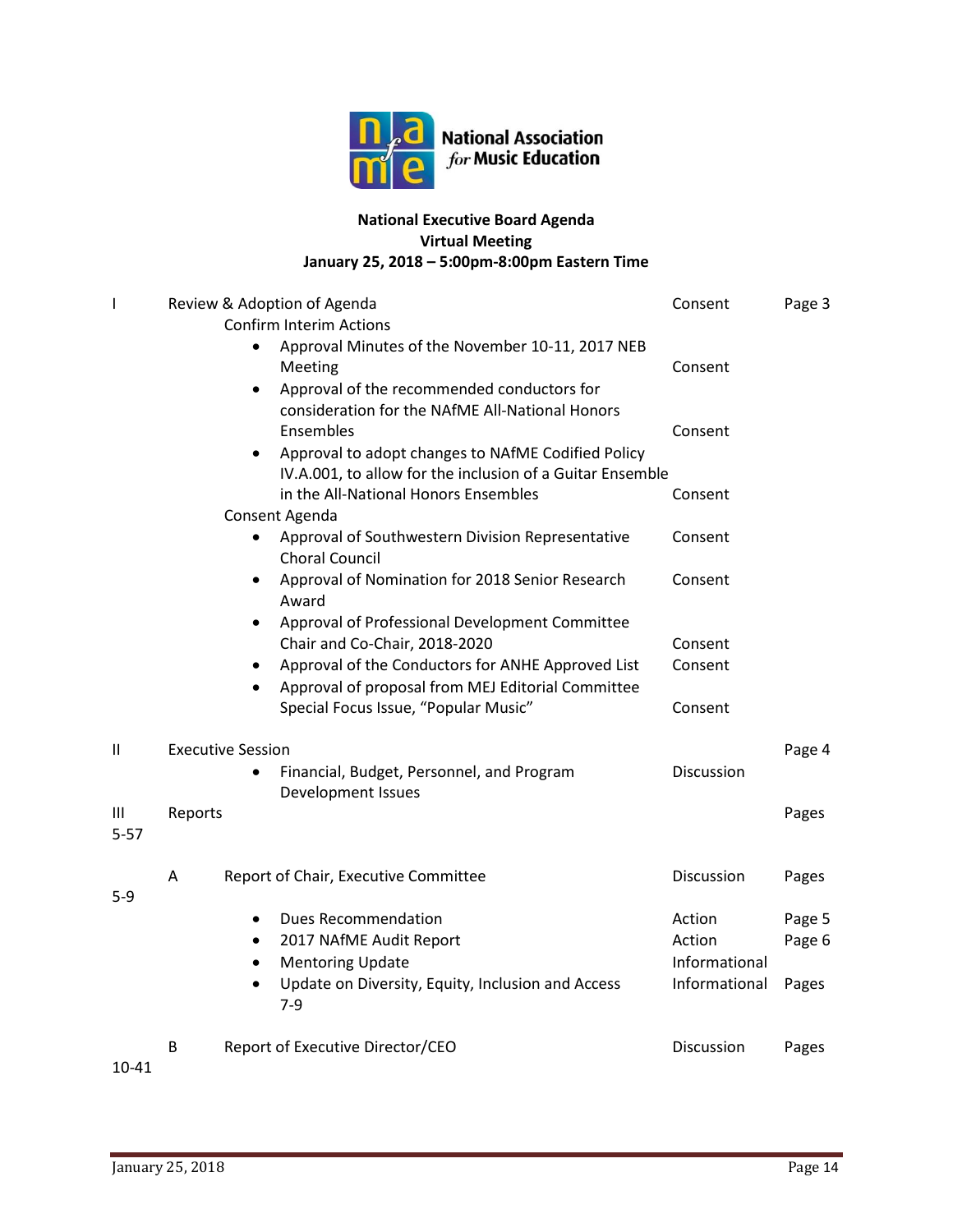|             |                      | $\bullet$<br>$11 - 16$ | Interim Management Report                                             | Informational | Pages   |
|-------------|----------------------|------------------------|-----------------------------------------------------------------------|---------------|---------|
|             |                      | ٠                      | Summary of Actions & Follow-up                                        | Informational | Page 17 |
|             |                      | $\bullet$<br>18-19     | Financial Reports & Budget Update                                     | Informational | Pages   |
|             |                      | $\bullet$              | <b>Comparative Membership Report</b>                                  | Informational | Page 20 |
|             |                      | 21-32                  | Government Relations/Legislative Update                               | Informational | Pages   |
|             |                      | ٠<br>33-40             | <b>Technology Update</b>                                              | Informational | Pages   |
|             |                      | $\bullet$              | <b>Update on Building Options</b>                                     | Informational |         |
|             |                      | $\bullet$              | Review of Codified Policies as of Dec. 2017                           | Informational | Page 41 |
|             | $\mathsf C$<br>42-45 |                        | Give a Note Foundation                                                | Informational | Pages   |
|             |                      | $\bullet$              | 2016 GAN Audit Report                                                 |               |         |
|             |                      | $\bullet$              | <b>Review of GAN Grants</b>                                           |               |         |
|             | D                    |                        | Report of Chair, Professional Development Committee                   | Informational | Page 46 |
|             |                      | $\bullet$              | Update on 2018 Grapevine National Conference                          | Informational |         |
|             |                      | ٠                      | Update on Music Research & Music Teacher Ed Conference Informational  |               |         |
|             |                      | $\bullet$              | Update on All National Honors Ensembles                               | Informational |         |
|             |                      | $\bullet$              | Update on USAAAMB                                                     | Informational |         |
|             | E<br>47-50           |                        | Report of Chair, SRME                                                 |               | Pages   |
|             |                      | $\bullet$              | Nomination for 2018 Senior Research Award                             | Consent       |         |
|             | F<br>51-57           |                        | Report of Chair, SMTE                                                 |               | Pages   |
|             |                      |                        | Report of the 2017 Symposium on Music Teacher Education Informational |               |         |
| IV<br>58-64 | Appointments         |                        |                                                                       |               | Pages   |
|             | A                    |                        | Approval of Southwestern Division Representative, Choral              |               |         |
|             |                      | Council                |                                                                       | Consent       | Pages   |
| 58-60       |                      |                        |                                                                       |               |         |
|             | В                    |                        | Conductors for ANHE Approved List                                     | Consent       | Page 61 |
|             | $\mathsf C$          |                        | Professional Development Committee Chair and Co-Chair                 |               |         |
|             |                      | 2018-2020              |                                                                       | Consent       | Pages   |
| 62-64       |                      |                        |                                                                       |               |         |
| V<br>65-78  | <b>Old Business</b>  |                        |                                                                       |               | Pages   |
|             | Α                    |                        | Upcoming Proposed By-law Revisions for Membership Vote                | Informational | Pages   |
| 65-67       |                      |                        |                                                                       |               |         |

65-67